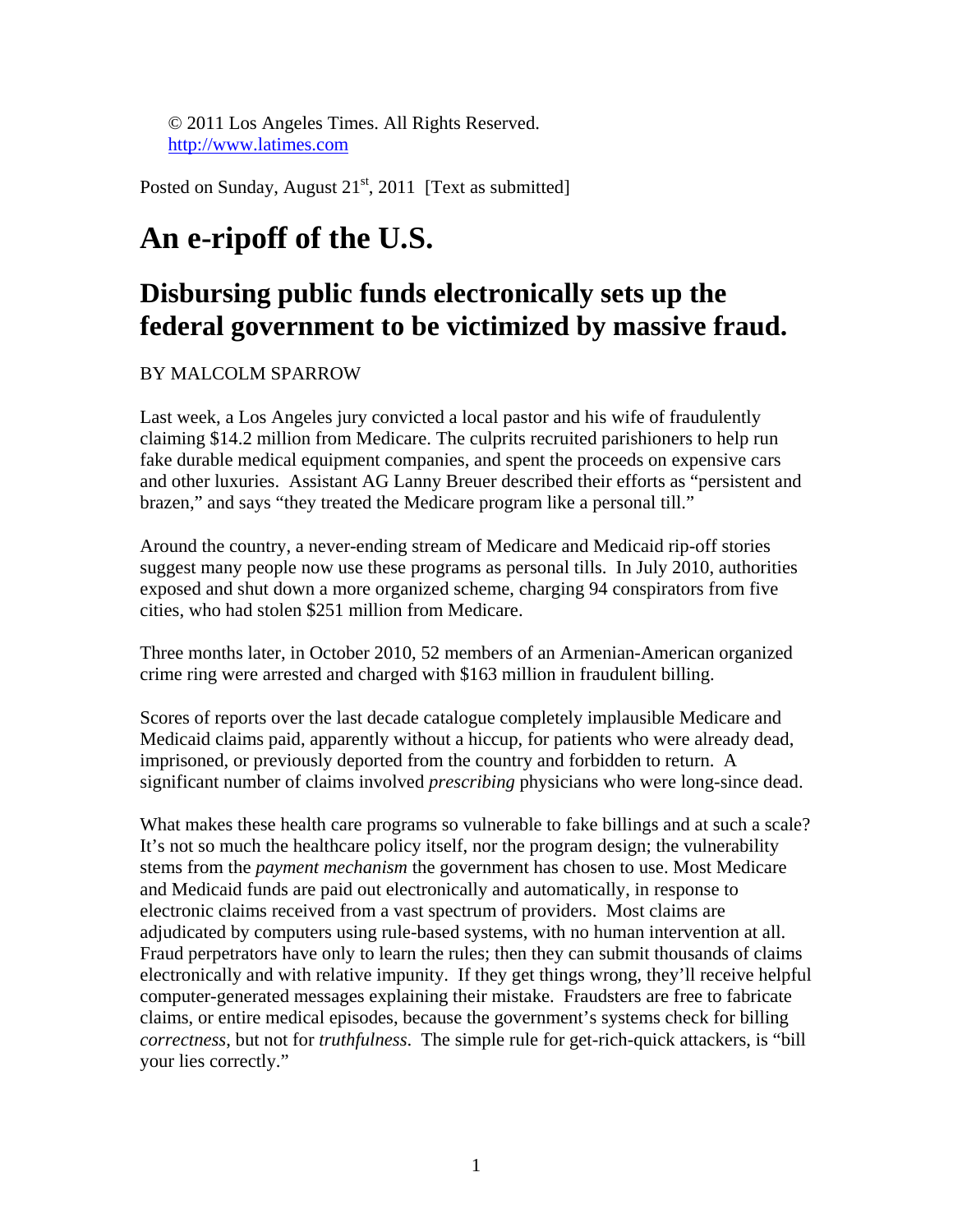In 1995, as electronic claims processing was becoming more widespread, one seasoned Medicaid fraud investigator warned: "Thieves get to steal megabucks at the speed of light, and we get to chase after them in a horse and buggy. No rational businessman would ever invent a system like this." Nevertheless government continues to find the use of such systems attractive, mostly because the processing efficiencies are obvious and tangible.

This problem is not restricted to health care. Federal and state agencies increasingly disburse funds through such *Electronic Signal In, Electronic Payment Out* (ESI-EPO for short) systems. The economic stimulus package, for example, included 56 different tax provisions projected to cost \$288 billion. Ten of these have already been designated high-risk, with the fraud threats centered on tax-credits administered through the ESI-EPO method. Submit a qualifying tax return electronically and, if it has been completed correctly, out will come an electronic payment with no human intervention and little or no validation of the supporting evidence.

Payments for the stimulus fund's first-time homebuyer credit were found to have included \$9 million paid out to 1,300 prisoners, 241 of whom were serving life sentences when they purportedly bought homes. More than 10,000 taxpayers received credits for homes also claimed by other taxpayers, and one home was claimed by 67 separate claimants. The homebuyer program paid out more than \$23 billion in total, and claims sampled after the fact showed dead people and young children showing up as "home buyers," in patterns eerily reminiscent of healthcare fraud.

Another stimulus component, residential energy credits, disbursed \$5.8 billion in 2009 for residential energy-saving improvements. Once again, "homeowners" included prisoners and infants, and—based on a review of a random sample of claims—30% of the recipients appeared not even to own their own homes.

The Earned Income Tax Credit program, which has a much longer history, is projected to cost \$64 billion annually in 2010 and 2011. The last available estimates put the improper claims rate between 23.9% and 28.7%. It was the EITC program, with its "easy money fast" features, (unusually fast, thanks to the advent of electronic filing and Refund Anticipation Loans) that originally attracted many crooks to the tax domain in the early 1990's. Use of the tax system to disburse a broader array of payments (as tax *credits*) has since provided these crooks a rich menu of targets.

The recipe for disaster is now clear. Whatever the nature of the payments—welfare supports, reimbursements, health claims, tax credits, incentive payments or subsidies pay them electronically. Set up the system with honest claimants in mind. Allow claims, and any supporting documentation, to be submitted electronically. Set the administrative budget low enough that the bulk of the claims have to be paid on trust, without verification. Use computerized rule-based systems to ensure consistency and predictability in the way claims are paid.